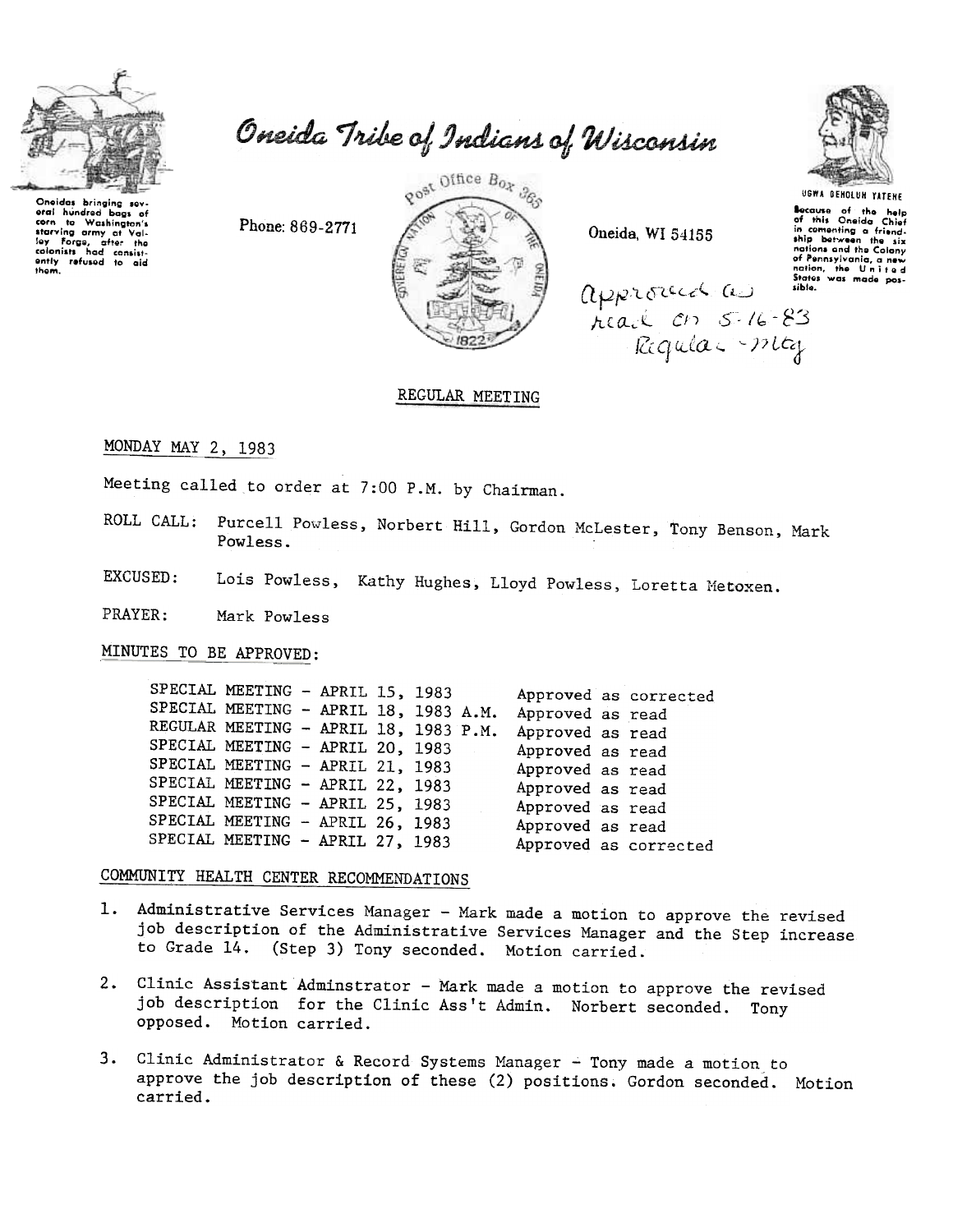Oneida Tribe of Indians of Wisconsin Regular Meeting - May 2, 1983 Page 2

SALARY INCREASES ( MEMO OF MARCH 3, 1983) - Tony Utschig (HEALTH CENTER)

Mark made a motion to approve the recommendation for the salary increases for the following persons as per memo of March 3, 1983: Norbert seconded. Motion carried.

| GRADE/STEP (PRESENT) |                      | TО | GRADE/STEP |
|----------------------|----------------------|----|------------|
| 10/4                 | Ella Sauer           |    | 10/6       |
| 9/4                  | Elaine Skenandore    |    | 9/6        |
| 9/3                  | Henrietta Oudenhoven |    | 9/5        |
| 21/3                 | Thomas Stangel       |    | 21/5       |
| 10/1                 | Priscilla Ahrens     |    | 10/4       |
| 5/2                  | Gloria Kurowski      |    | 6/1        |
| 5/3                  | Evelyn Smith         |    | 6/2        |
|                      |                      |    |            |

# RECLASSIFICATIONS: (HEALTH CENTER)

Radiological Technologist - From Grade 11, Step 7 to Grade 15, Step 2

Public Health Nutritionist -From Grade 16, Step 7 to Grade 18, Step 5

Norbert made a motion to approve the reclassifications of these positions Gordon seconded. Tony opposed. Motion carried.

#### PHYSICIAN ASSISTANT (HEALTH CENTER)

Norbert made a motion to develop a job description for a physician's assistant Gordon seconded. Motion carried.

### ORGANIZATION OF HEALTH CENTER

Tony made a motion to approve the table of organization of the Health Center which includes the following:

- 1. Removal of the Director of Nursin
- 2. Additional Administrative Assista
- 3. Revision of Environmental Chart with the inclusion of Mike Schaepe and the CHR's.

Gordon seconded. Motion carried.

### GRIEVANCE REPORT (HEALTH CENTER)

Tony made a motion to approve the grievance report with the following revisions: (Confidentiality added) and (assistance from Receptionist). Gordon seconded. Motion carried.

# GRIEVANCE PROCEDURE (HEALTH CENTER)

Norbert made a motion to approve the Grievance Procedure. Gordon seconded Motion carried.